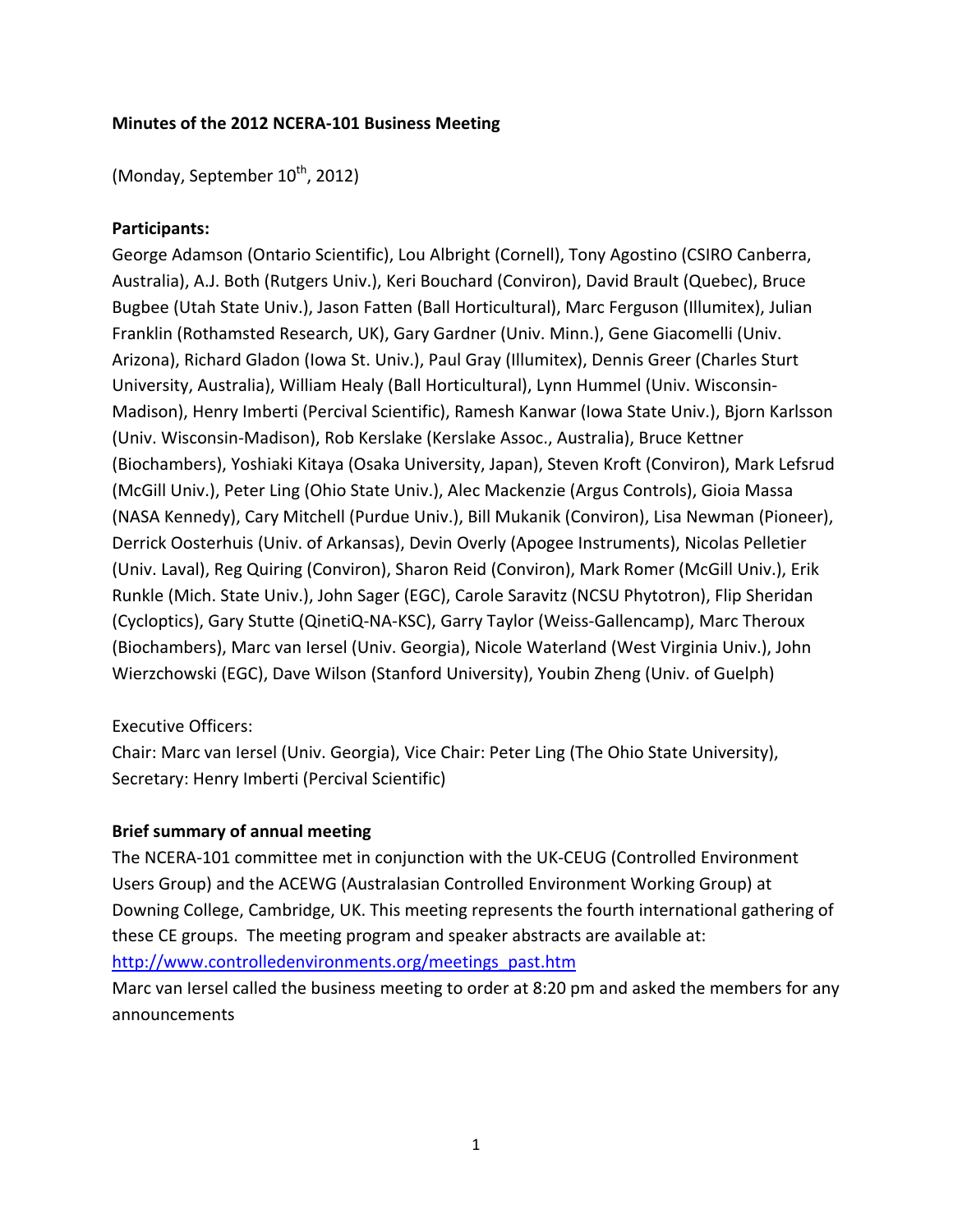#### Announcements:

- Gary Gardner announced two meetings:
	- o International Plant Photobiological symposium will be held in early June in Edinburgh, Scotland.
	- o International plant growth substance meeting will be held at Shanghai in late June.
- Marc van Iersel reminded the group that the meeting on challenges of vertical farming is coming soon. The meeting will be held in Maryland. Gary Stutte informed the group that registration is full but the meeting will be available via webcast.
- Marc van Iersel announced that the ISHS lighting conference, International Symposium on Light in Horticulture 2012, will be held at Wageningen, The Netherlands, October 15- 18,2012.

## Administrator advisory report (Ramesh Kanwar)

- As far as the project is concern everything is in order and there are no pending issues to resolve.
- Report is due sixty days from today (Nov 10, 2012)
- Possibility the National Science Foundation and the European Union have a collaborative project for exploration.
- As known by many members Ramesh took a year off and went to India.
	- $\circ$  He is the Chairman and organizing an International conference. It is the 3<sup>rd</sup> Bhartiya Vigyan Sammelean and expo. If you like to attend after you get to Delhi he will be able to take care of the accommodations and travel expenses but he will not be able to take care of the expenses from North America to India and vice versa. This will be a wonderful opportunity especially for the Industry people.
	- o The theme of the conference is Science for Global Development.
	- o The Date: October 11 14, 2012.
	- o The Location: LPU campus (Lovely Professional University Phagwara, Punjab , India)
	- o Joint Organizers: Vijnana Bharati, Punjab Technical University Jalandhar (PTU) and Lovely Professional University Phagwara (LPU), in collaboration with Punjab State Council of Science and Technology.

#### Tony Agostino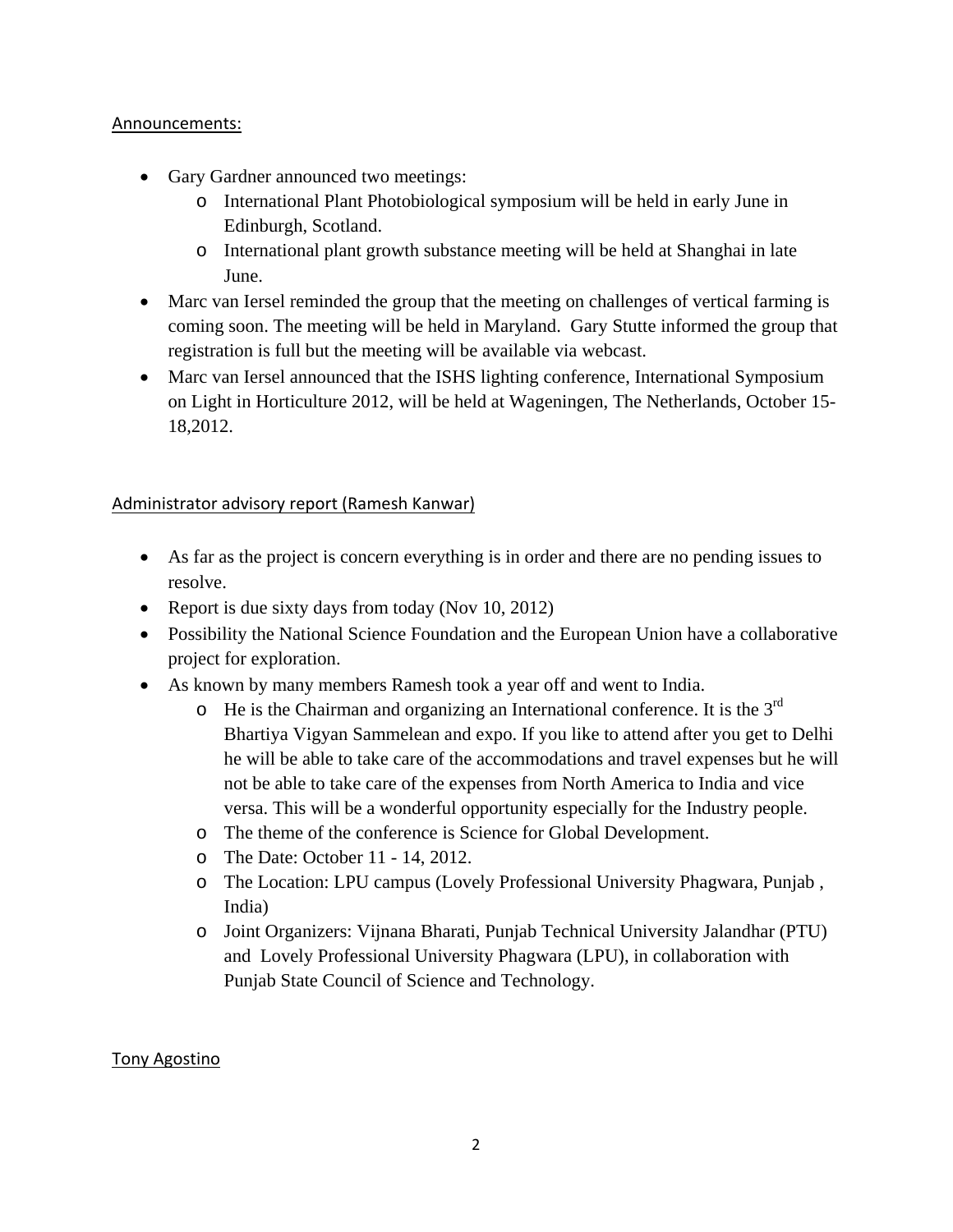- Proposed to have the next international meeting in Canberra, Australia in 2016. He yet needs the support of the host institution but he is getting closer to finalizing the details.
- Tony proposed a three day meeting with one day organized by each society. There will be a common theme around the meeting.
- There will be a post meeting tour of CE facilities in Canberra and possibly a visit to the Plant Accelerator in Adelaide.
- Proposed meeting dates would be September or as an alternative March/April.
- Mark Romer moved to accept the offer and it was second By Richard Gladon. The motion was accepted unanimously.

## 2011 minutes report

Peter Ling reported that last year's meeting minutes are posted in the website and he asked the group for any inputs or comments. Richard Gladon moved to accept the minutes, no opposition to the motion.

#### Membership Report (Mark Romer)

The membership total remains constant at 152 members representing 106 institutions in 8 countries. (Appendix 1). Of note this year, we report the passing in February of our friend and colleague Dr Lynton Incoll (Univ of Leeds, UK). Lynton made significant contributions to our group, most notably by directing the preparation and publication of 3 sets of Reporting Guidelines and in his role as the principal organizer of the first International CE meeting in Norwich in Sept 2001. The UK meeting led to subsequent international meetings in Australia (2004) and USA (2008). In 2008, the NCERA‐101 group awarded Lynton the "Significant Contributor" award, an honour he greatly appreciated.

In the past year we have had many new requests to join our group, particularly from industry organizations. The flurry of forum activity on Vertical farming brought many requests as well as the arrival in the marketplace of numerous LED manufacturers who are hunting for a new markets and exposure for their products. Our historical policy has been to allow any interested individual or corporation to join the group. This past year, I have begun insisting that interested parties attend at least one annual meeting before requesting to join. On the flip side, quite a few member companies & individuals do not participate at our meetings – some have never attended a meeting or have not attended in more than 5 years. I would like the membership to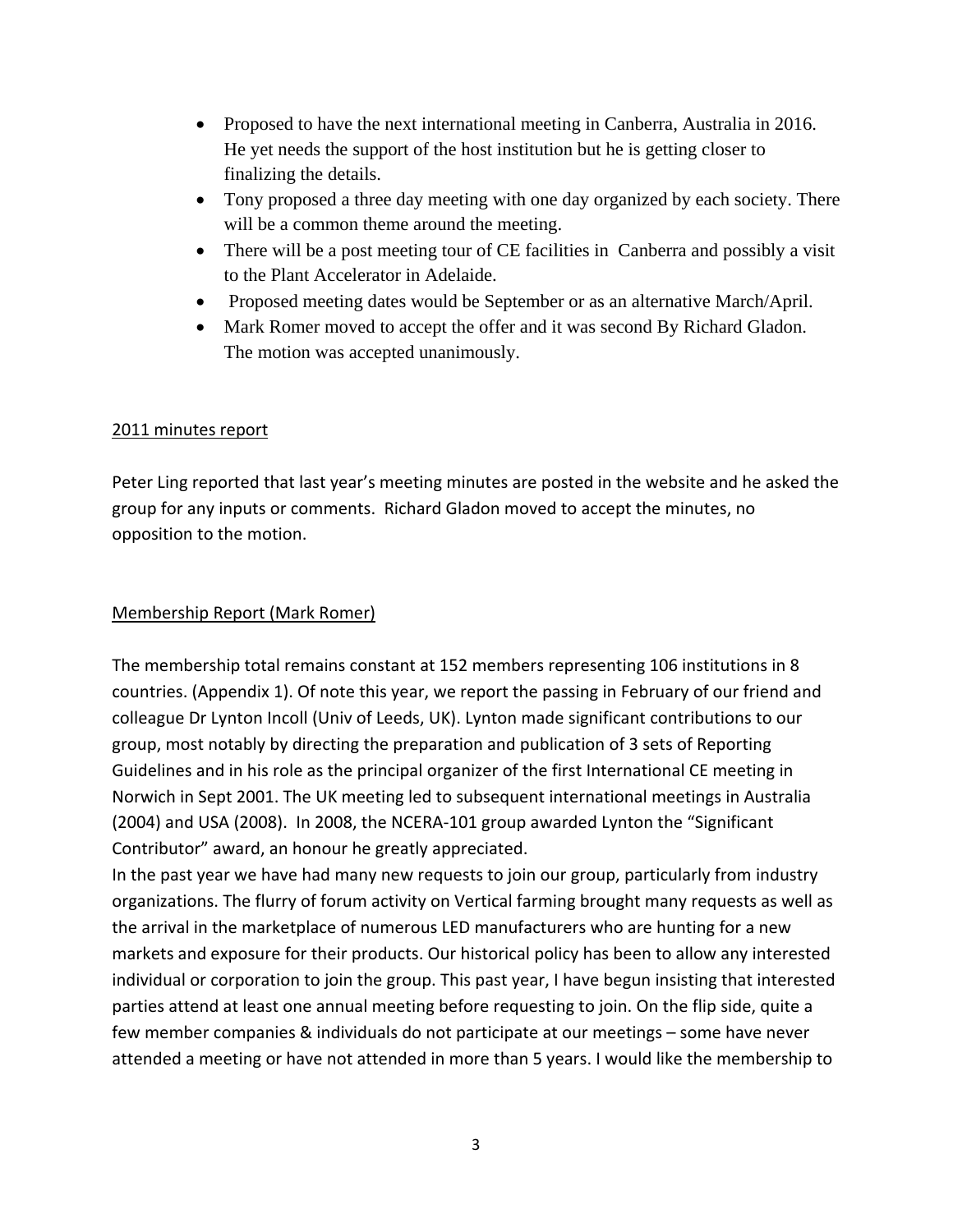discuss the issue of criteria for adding and removing members at the next annual meeting in Purdue (March 2013).

The following points will be considered for discussion:

- What criteria are needed for joining NCERA‐101.
- Must prospective members attend at least one meeting?
- Should graduate students be added to the roster?
- Do we include any and all industry members who wish to join? or do we select companies whose products are linked to CE research?
- Should industry members be assigned a liaison within the group to guide them
- Under what criteria should members be removed from the membership list? (Non‐attendance at meetings; No submission of annual reports or funding support) and after how many years ?

Ramesh asked to consider showing the USDA that this is a growing group. Mark understands Ramesh point but agrees with Carole's input that we do not want industries to use our group and web-site as a source of free advertising.

## New member introduction

- Nicole Waterland, West Virginia University. Nicole previously attended in 2008 as a graduate student. Works on stress physiology.
- Bjorn Karlsson, University of Wisconsin Madison. Bjorn represents the Biotron.

## Web‐site report (Carole Saravitz)

- Carole reported that it has been a quiet year for the website.
- For general knowledge the website is:
	- o Hosted by NC State without commercials or any advertisement on the sides
	- o Main site is: controlledenvironments.org but also if you type NCR-101 or NCERA-101 will pop-up to the same site
	- o Space: we have 2100 Mbyte.
	- o At the bottom it says that NC State hosts the site which is the closest thing to advertisement that we have.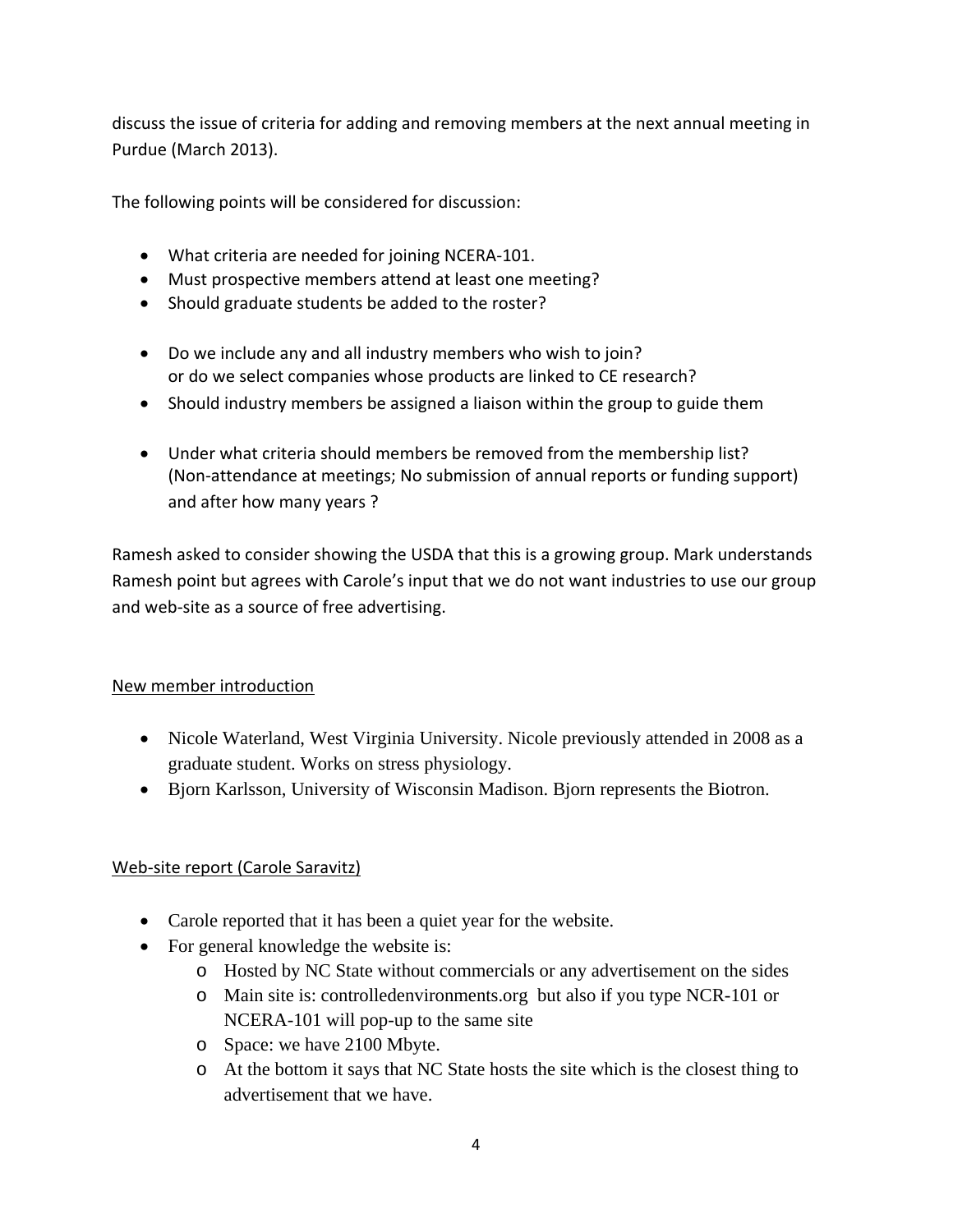- Some of the things we are doing lately are advertising the current positions. Please remind Carole when the position is filled so she can remove it.
- Upcoming meeting information is also in the website.
- What do we want to do in the future with regards to Biotronics Journals sent by Jonathan? She was going to put a link to access them.
- Carole asked if there are any suggestions of things we would like to see?
	- o Erik Runkle asked if we track the number of visitors, number of users and number of countries visiting our site. Carole agrees that it is a good idea and asked the group for a good counter. Marc recommended Google analytics.
	- o Ramesh suggested adding to the site new things happening in this area, new technologies and new publications. Mark Romer says that in order to accomplish the

task we will need a volunteer because once the message spreads out it may became a large task.

- o Alec Mackenzie asked if Carole has a current list for posting conference information.
- o At the moment Carole asks to send an e-mail with a please post with all the complete information of the conference.
- o Gary Stutte expressed that he is personally very happy with the website the way it is. It has exactly what he needs and it serves his needs very well.
- Marc van Iersel thanked Carole for her job and the group showed appreciation for her job with the website. Carole acknowledged Mark Romer's help.

## Future meetings

Marc van Iersel asked Cary Mitchell for the 2013 meeting update, which will be held at Purdue University during the spring break. March 9‐12, 2013. Cary mentioned that Roberto Lopez is helping to organize the meeting as well as the University conferences. At the moment they have in the agenda a tour of Dow Agro.

2014 meeting is tentative in Alaska but Meriam Karlsson asked for a back‐up plan just in case. Marc van Iersel volunteered to be the back‐up if Meriam can not pull it off.

Marc van Iersel asked if anybody is interested in organizing the 2015 meeting, Mark Romer talked about the possibility of having a joint meeting with the AERGC since they expressed interest and they have a lot of common talent with our group and we also share the same ideas and some of the same people. The only challenge is the schedule coordination. Mark say it is natural fit, the meeting attracts 70 to 80 people. Carole think it is a great idea, Marc van Iersel said that we do not need to make a decision at this meeting but it should be discussed at the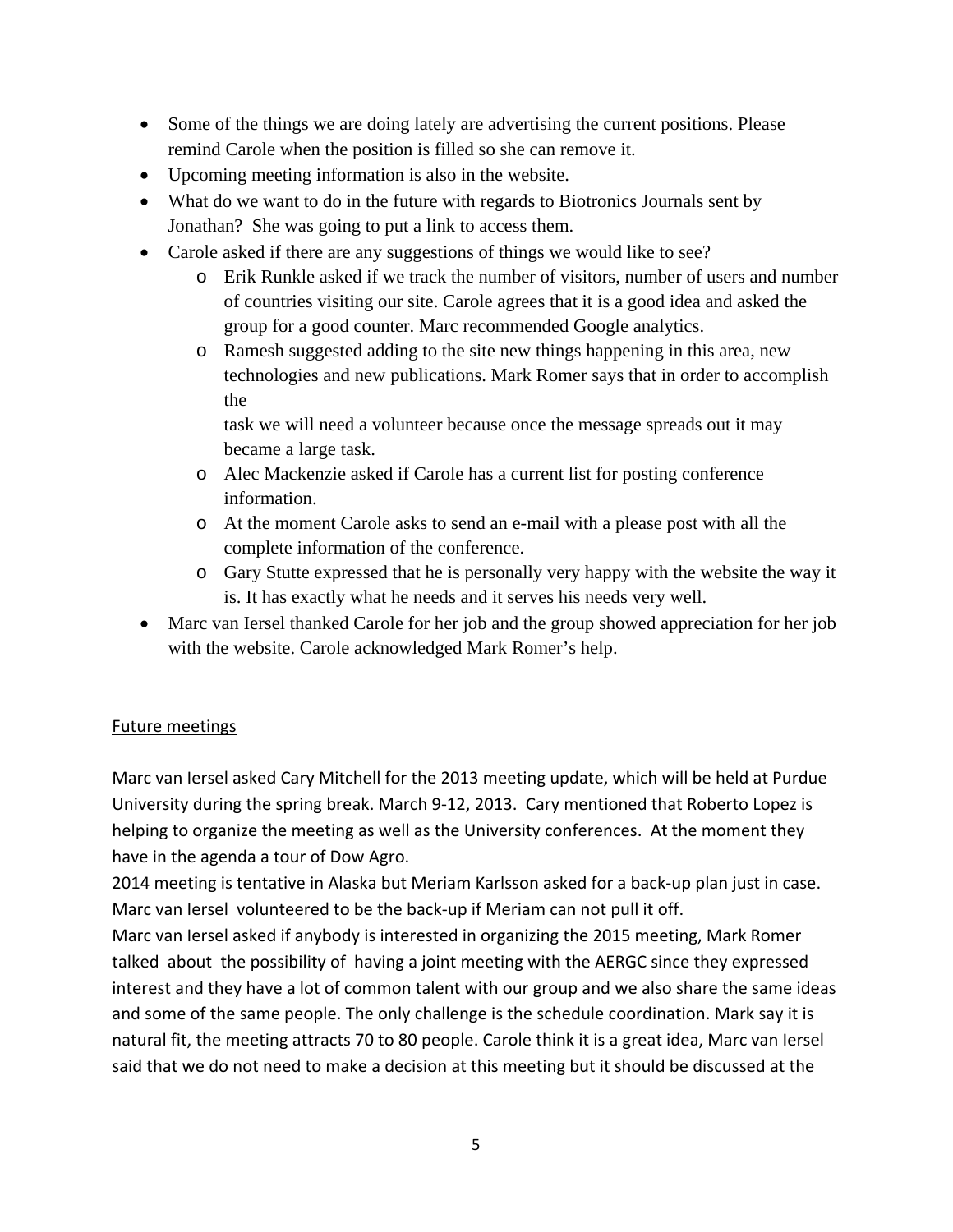Purdue meeting. Marc van Iersel asked the members again to consider the organization of the meeting if you are at a location that hasn't held the event for a while.

## Report on the past meeting at ISU (Richard Gladon)

There were 73 members attending the meeting. Final financial report showed a total net income of \$8761 which will go to the NCERA‐101 instrument account. The point that Richard makes is that of the net income, which was \$6800, was from contributions of our friends, the exhibitors. Richard expressed his gratitude to the exhibitors for the financial contributions that allows the group to enjoy things otherwise not possible.

Gary Gardner suggested using those funds to pay for the attendance of graduate students. Marc van Iersel pointed out that the discussion with regards to the funds in the account could be a very lengthy one and suggested we talk about this subject at the Purdue meeting. Mark Romer mentioned that the policy for meeting organizers has been to try to break even but also reminded the attendees that portion of the money is used for the Poster competition. Final comment from Richard is that he will be retiring June  $30<sup>th</sup>$  2013 and the Purdue meeting will be his last meeting.

## Election of new secretary

Marc van Iersel presented the Nominating Committee's recommendation of Meriam Karlsson as the incoming secretary candidate and solicited other nominations from the floor. With no other nomination Gary Stutte motioned to accept the nomination, Gioia Massa seconded, and was accepted unanimously.

Marc van Iersel asked the floor for any new business and since there were no responses to the floor he proceeded with his last duty as a Chair. At 9:18 pm Marc passed the gavel to Peter Ling and congratulated him for becoming the new Chair. Peter thanked Marc for his leadership and hard work and asked the floor for a round of applause.

Bruce Bugbee motioned to adjourn the meeting at 9:20 pm Gary Stutte seconded, and approved by the attendees.

Respectfully Submitted,

Henry Imberti